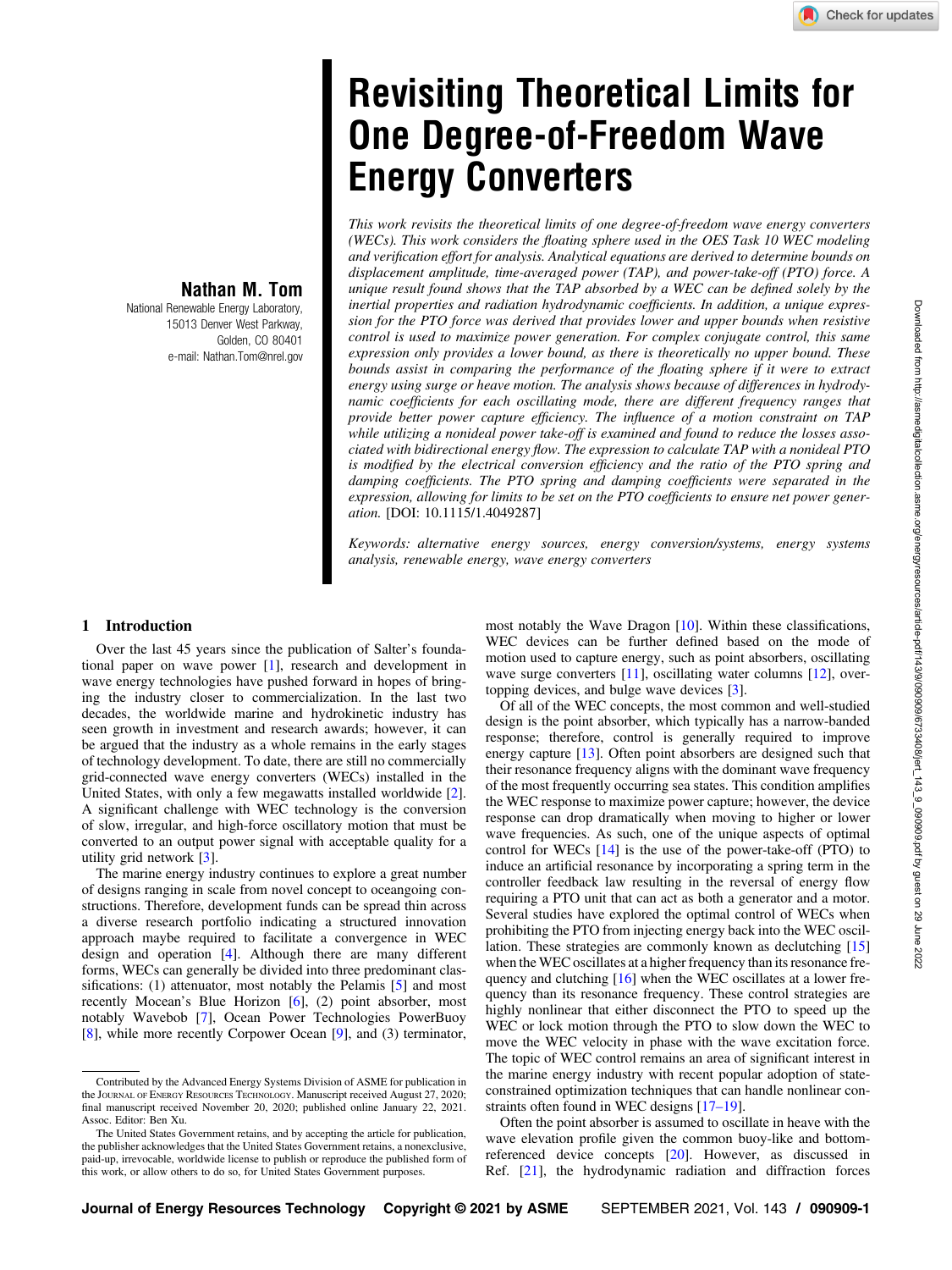<span id="page-1-0"></span>between surging, similar for pitch, and heaving devices have different frequency responses that influence the effective energy capture bandwidth. For example, it has been shown that the theoretical upper limit on power captured by a surging or pitching device is twice that of a heaving device because of the asymmetric wave radiation pattern [[22\]](#page-8-0).

This paper builds off the work of Ref. [[21\]](#page-8-0) by extending the performance metric comparison to the required displacement amplitude and PTO force, and considering nonideal conversion efficiency. After introducing the floating WEC used in this analysis, the author provides a discussion of the differences in the hydrodynamic and radiation coefficients. This is followed by deriving the upper bound on the amplitude of displacement for each mode of motion, highlighting how constraints such as the PTO stroke length can reduce the energy capture potential. Next, we discuss the influence of the hydrodynamic radiation coefficients on maximum power capture using complex conjugate [\[13](#page-8-0)] or resistive PTO control. This is followed by deriving the upper and lower bounds of the PTO force requirement, which depends on the control strategy implemented. Finally, we provide a discussion on how improvements in maximum power capture can be degraded by nonunity PTO efficiency, which can be aggravated based on the mode of oscillation.

#### 2 Floating Body Description

For this study, we selected the floating sphere used for the Ocean Energy Systems Task 10 Wave Energy Converter modeling and verification effort [\[23](#page-8-0)]. The floating sphere has a radius of 5.0 m, and its origin is located on the mean water surface at the center of the spherical body, with a summary of the model parameters provided in Table 1. The mass of a floating half-submerged sphere is given by

$$
m = \frac{2\rho\pi r^3}{3} \tag{1}
$$

where  $\rho$  is the fluid density and r is the sphere radius. The linearized heave hydrostatic spring coefficient is modeled by the following expression:

$$
C_{33} = \rho g A_{wp} = \rho g \pi r^2 \tag{2}
$$

where  $A_{wp}$  is the water plane area. A free floating body will not have a hydrostatic restoring coefficient in surge; however, for station keeping an external spring, such as mooring or PTO control strategies, it will need to be coupled to the surge degree of motion. For this analysis, we assumed that the floating sphere could be connected to a fixed reference frame by an external spring with a magnitude equal to the heave hydrostatic restoring coefficient (i.e.,  $C_{11} = C_{33}$ ).

The hydrodynamic coefficients used in the analysis to estimate the displacement and power absorption of the sphere were obtained from WAMIT  $[24]$  $[24]$  and are plotted in Fig. 1. As shown in Fig.  $1(a)$ , for heave oscillation the radiation wave damping peaks at a lower wave frequency than surge and the same for the added mass; however, for surge, the wave damping peak corresponds with a greater drop from the added mass peak than heave, which will be highlighted in a later section. For the wave-excitation force

Table 1 General properties of the floating sphere [\[23\]](#page-8-0)

| Parameters         | Variable         | Assigned values          |
|--------------------|------------------|--------------------------|
| Radius of sphere   | r                | 5 <sub>m</sub>           |
| Center of gravity  | $c_{g}$          | $0.0, 0.0, -2.0$ m       |
| Center of buoyancy | $c_h$            | $0.0, 0.0, -1.875$ m     |
| Mass of sphere     | $\boldsymbol{m}$ | $261.8 \times 10^{3}$ kg |
| Water depth        | m                | Infinite m               |
| Water density      | $\rho$           | $1000 \,\mathrm{kg/m^3}$ |



Fig. 1 Nondimensional hydrodynamic surge and heave radiation and wave-excitation force coefficients for the floating sphere: (a) radiation added mass  $\mu_{jj}$  and wave damping  $\lambda_{jj}$  and (b) wave-exciting force magnitude IXJ and phase  $\phi_{ij}$ (b) wave-exciting force magnitude  $|X_j|$  and phase  $\phi_j$ 

shown in Fig.  $1(a)$ , in heave the force is maximum at the lowest frequencies and continues to decrease as the wave frequency increases. While in surge, the wave-excitation force tends to zero at the upper and lower frequencies while peaking in the intermediate frequency regime. As will be discussed in Sec. [4.2,](#page-4-0) as the WEC motion becomes more heavily constrained, the peak in power capture centers on the peak in the wave-excitation force rather than at the resonant frequency.

#### 3 Regular Wave Analysis

In floating body dynamics, it is common practice to understand the frequency response of the device by analyzing the response under sinusoidal waves, in which the wave elevation profile is modeled by

$$
\eta(x, t) = A\cos(\omega t - kx) = \Re\{Ae^{i\omega t}\}\tag{3}
$$

where A is the wave amplitude, k is the wave number,  $\eta$  is the wave elevation, and  $\omega$  is the wave angular frequency. The mechanical force from the PTO system will be modeled by

$$
f_{PTOj} = -\Re\left[\left(\lambda_g - iC_g/\omega\right)i\omega\xi_j e^{i\omega t}\right]
$$
 (4)

where  $C_{\varphi}$  is the PTO-restoring coefficient,  $\lambda_{\varphi}$  is the PTO-damping coefficient, and  $\xi_i$  is the *j* degree-of-freedom complex amplitude of motion where  $j = 1$  and  $j = 3$  corresponds to surge and heave motion, respectively,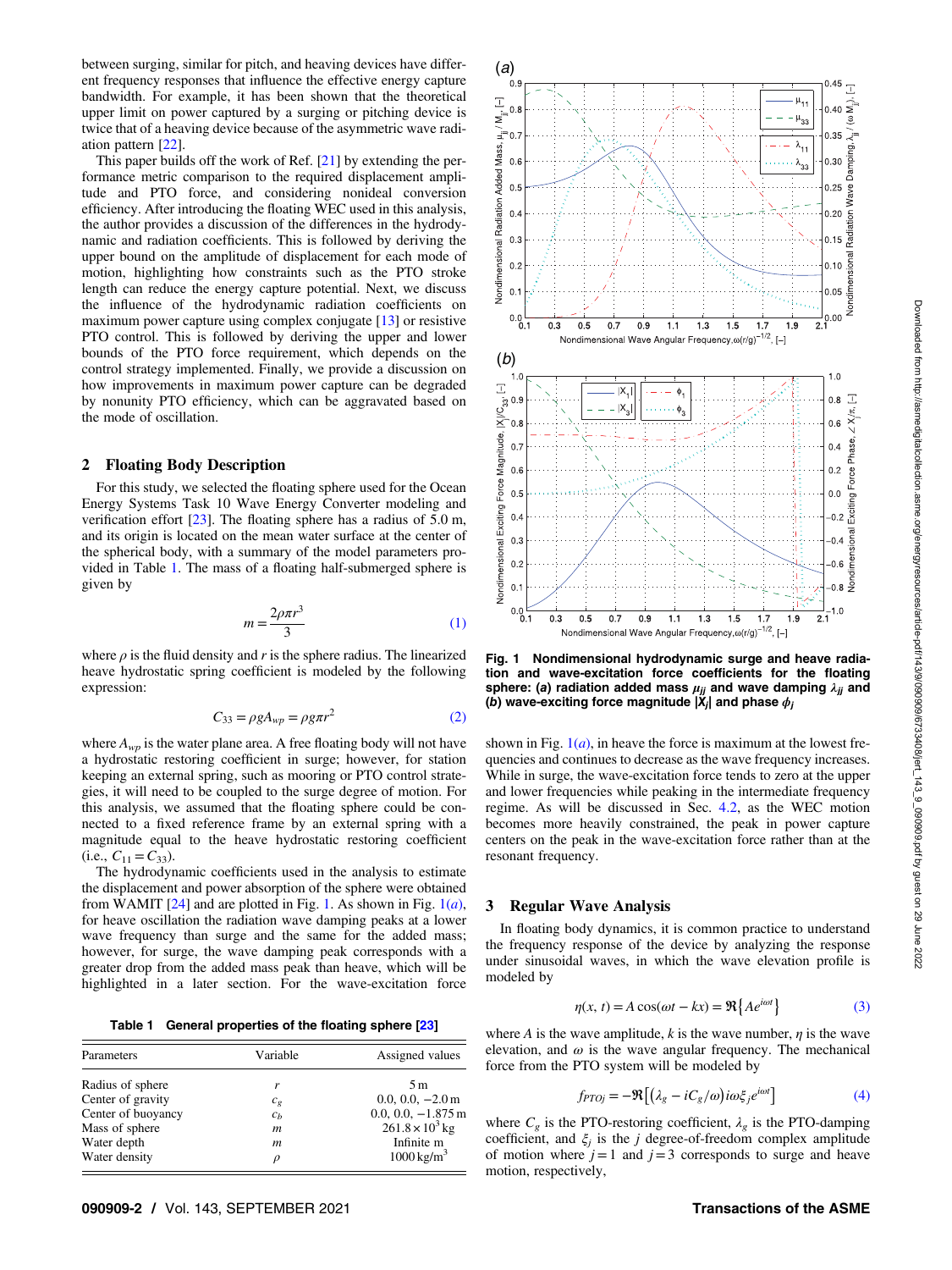<span id="page-2-0"></span>The frequency-domain expressions for the hydrostatic, radiation, diffraction, and PTO forces can be inserted into the one degree-of-freedom equation of motion to derive the displacement and velocity response amplitude operators of the floating sphere:

$$
\frac{\xi_j}{A} = \frac{X_j}{\left[C_{jj} + C_g - \omega^2 \left(M_{jj} + \mu_{jj}\right)\right] + i\omega\left[\lambda_{jj} + \lambda_g\right]}
$$
(5)

$$
\frac{i\omega\xi_j}{A} = \frac{X_j}{\left[\lambda_{jj} + \lambda_g\right] + i\left[-\left(C_{jj} + C_g\right)/\omega + \omega\left(M_{jj} + \mu_{jj}\right)\right]}
$$
(6)

where  $X_j$  is the wave-exciting force per wave amplitude,  $C_{jj}$  is the linear spring coefficient in the jth degree-of-freedom,  $M_{ij}$  is the mass or moment of inertia in the jth degree-of-freedom,  $\mu_{ii}$  is the radiation added moment of inertia or added mass or in the jth degree-of-freedom, and  $\lambda_{jj}$  is the radiation wave damping in the jth degree-of-freedom.

The magnitude of Eq.  $(5)$  will be taken to obtain motion amplitude bounds:

$$
\left|\frac{\xi_j}{A}\right| = \frac{|X_j|}{\sqrt{2}\omega\lambda_{jj}} \frac{1}{\Xi_j \sqrt{1 + \frac{1}{\Xi_j}}} \n= \frac{4\varepsilon \rho g V_g}{\sqrt{2}\omega k |X_j|} \frac{1}{\Xi_j \sqrt{1 + \frac{1}{\Xi_j}}}, \quad \varepsilon = \begin{cases} 1 & \text{for } j = 3 \\ 2 & \text{for } j = 1, 5 \end{cases} \tag{7}
$$

where  $V_g$  is the wave group velocity, and the Haskind expression [[25\]](#page-8-0) has been substituted in the second line of Eq. (7).  $\Xi$  is a measure of the ratio between the inertial and resistive forces that arise from WEC oscillation and is defined by

$$
\Xi_j = \sqrt{1 + \left[\frac{C_{jj} + C_g - \omega^2 (M_{jj} + \mu_{jj})}{\omega \lambda_{jj}}\right]^2}
$$
(8)

Because the bracketed term in Eq.  $(8)$  is squared,  $\Xi$  will be bounded between 1 and  $\infty$ ; see Fig. 2. The lower bound will be obtained when the spring forces cancel the acceleration forces, and if no phase control is implemented,  $C_g = 0$  occurs only at the resonance



Fig. 2 The values of  $\Xi$ , given by Eq. (8), which is a measure of the ratio between inertial/spring and resistive forces that are generated because of WEC oscillations. The subscript m refers to the maximum power absorption, and the subscript r refers to the maximum power absorption, and the subscript r refers to the maximum power absorption under resistive control when setting  $C_q = 0$ .



Fig. 3 The values of  $\Pi$ , defined in Eq. (9). The subscript m refers to maximum power absorption, and the subscript  $r$  refers to the maximum power absorption under resistive control when setting  $C_g = 0$ .

frequency of the WEC. Furthermore, it has also been assumed that the PTO linear damping coefficient has been selected, such that  $\lambda_g = \lambda_{ij} \Xi$ . The reason behind this selection will be described in the following section. If deep water is assumed,  $kh \geq \pi$ , then Eq. (7) can be simplified to the following form:

$$
\left|\frac{\xi_j}{A}\right| = \frac{2\varepsilon\rho g}{\sqrt{2}k^2|X_j|} \frac{1}{\frac{\Xi_j}{\sqrt{1 + \frac{1}{\Xi_j}}}} = \frac{2\varepsilon\rho g^3}{\sqrt{2}\omega^4|X_j|} \Pi
$$
\n
$$
= \frac{\varepsilon\rho g \lambda_w^2}{2\sqrt{2}\pi^2|X_j|} \Pi, \varepsilon = \begin{cases} 1 & \text{for } j = 3\\ 2 & \text{for } j = 1, 5 \end{cases}
$$
\n(9)

where  $\lambda_w$  is the wavelength and h is the water depth. Because Eq. (8) is bounded between [1,  $\infty$ ], the term,  $\Pi$ , in Eq. (9) is bounded between  $[0, 1/\sqrt{2}]$ , see Fig. 3. The upper bound on the motion response is set by the following expression:

$$
\left|\frac{\xi_j}{A}\right|_{\text{max}} = \frac{\varepsilon \rho g \lambda_w^2}{4\pi^2 |X_j|}, \quad \varepsilon = \begin{cases} 1 & \text{for } j = 3\\ 2 & \text{for } j = 1, 5 \end{cases} \tag{10}
$$

Therefore, the maximum displacement amplitude, in deep water, is relative to the wavelength squared and inversely proportional to the wave-exciting force/torque.

If shallow water is assumed,  $kh \rightarrow 0$ , then Eq. (7) can be simplified to the following form:

$$
\left|\frac{\xi_j}{A}\right|_{\text{max}} = \frac{2\varepsilon\rho g^2 h}{\omega^2 |X_j|}, \quad \varepsilon = \begin{cases} 1 & \text{for } j = 3\\ 2 & \text{for } j = 1, 5 \end{cases} \tag{11}
$$

The maximum motion displacement amplitude in shallow water is proportional to the water depth, and inversely proportional to the wave-exciting force and to the square of the wave angular frequency.

When comparing the velocity amplitudes between surge and heave in deep water for maximum power capture, see Fig. [4;](#page-3-0) for wave frequencies below the resonance frequency, surge outpaces heave. Above the resonance frequency, the surge oscillation requires a smaller amplitude compared to heave that is consistent with Eq.  $(10)$ , as the wave-excitation force is one variable that differs between the two oscillation modes. Referring back to Fig.  $1(b)$  $1(b)$ , one can see that the surge wave-excitation force is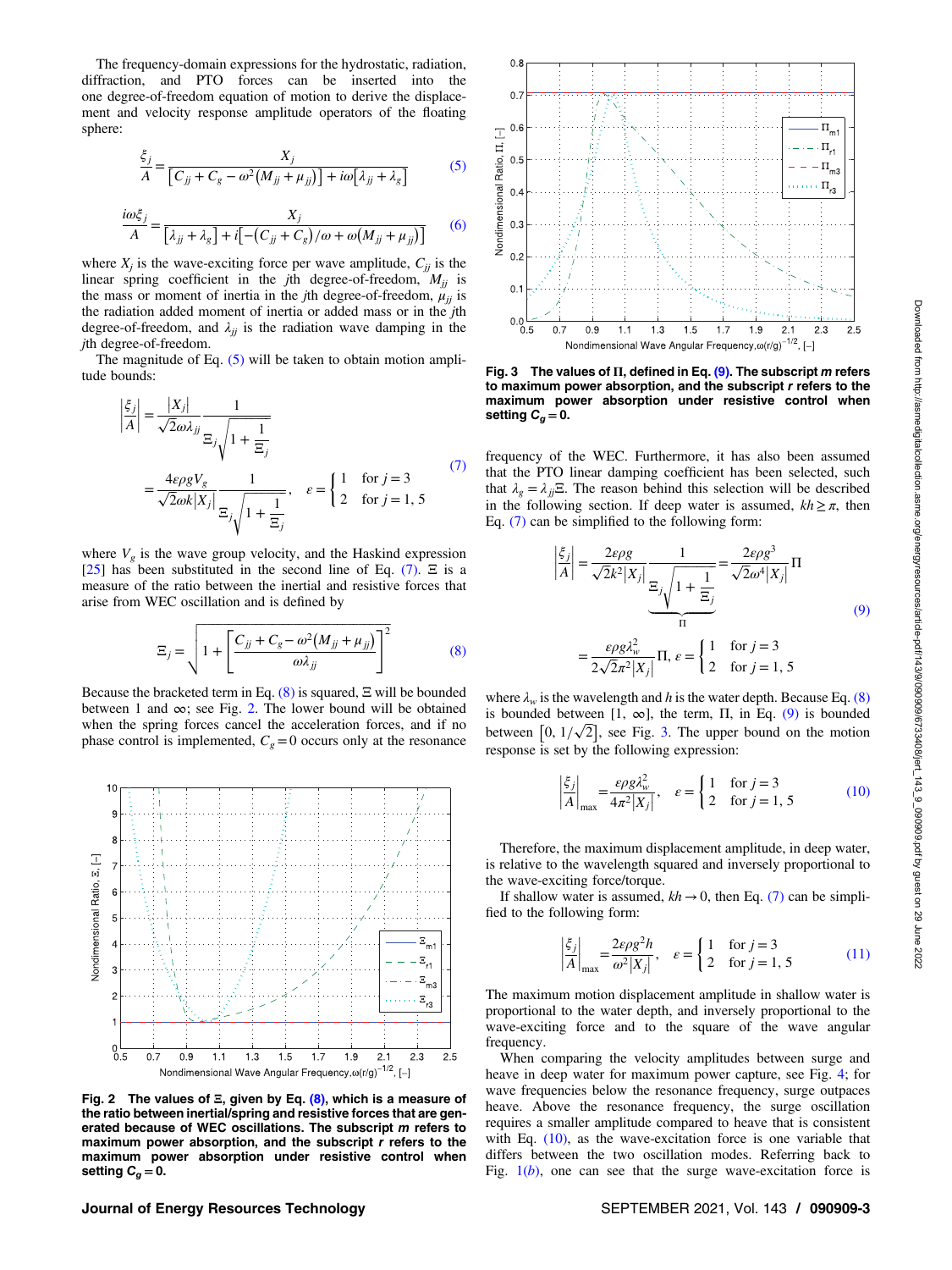<span id="page-3-0"></span>

Fig. 4 Nondimensional surge and heave velocity response amplitude operators for the floating sphere. The subscript m refers to maximum power absorption, and the subscript r refers to the maximum power absorption under resistive control when setting  $C_q = 0$ .

larger than heave for higher frequencies and will reduce the required displacement amplitude.

#### 4 Time-Averaged Power Absorption

The maximum time-averaged power absorbed by a WEC oscillating in a single degree-of-freedom [\[22](#page-8-0)] can be modeled by the following:

$$
\frac{P_{Tj}}{A^2} = \frac{\lambda_g |i\omega\xi_j|^2}{2} = \frac{1}{4} \frac{|X_j|^2}{\lambda_{jj}} \frac{1}{1 + \sqrt{1 + \left(\frac{C_{jj} + C_g - \omega^2 (M_{jj} + \mu_{jj})}{\omega \lambda_{jj}}\right)^2}}
$$
\n
$$
= \frac{1}{4} \frac{|X_j|^2}{\lambda_{jj}} \frac{1}{1 + \Xi_j} \tag{12}
$$

Therefore, it is beneficial to minimize the variable Ξ ratio, which can be described by the following inequality:

$$
(C_{jj} + C_g)/\omega - \omega(M_{jj} + \mu_{jj}) < < \lambda_{jj} \tag{13}
$$

As described earlier in the floating body description section, given that the hydrostatic restoring coefficient is static, then the power capture potential of the WEC will be greater when the radiation added mass is minimized and the wave damping is maximized. Thus, it may be possible to adjust the shape of a WEC at each wave frequency to meet the inequality by controlling the radiation added mass and wave damping coefficients.

The previously mentioned expressions require unconstrained motion, and the PTO linear damping coefficient takes the following value:

$$
\lambda_g = \lambda_{jj} \sqrt{1 + \left[ \frac{C_{jj} + C_g - \omega^2 (M_{jj} + \mu_{jj})}{\omega \lambda_{jj}} \right]^2} = \lambda_{jj} \Xi \qquad (14)
$$

Equation (12) can be simplified further by substituting the Haskind expression as follows:

$$
\frac{P_{Tj}}{A^2} = \frac{\varepsilon \rho g V_g}{k} \frac{1}{1 + \Xi_j}, \quad \varepsilon = \begin{cases} 1 & \text{for } j = 3\\ 2 & \text{for } j = 1, 5 \end{cases} \tag{15}
$$



Fig. 5 The values of  $\chi$ , defined in Eq. (15). The subscript m refers to maximum power absorption, the subscript  $r$  refers to the maximum power absorption under resistive control when setting  $C_g = 0$ .

As shown by Eq. (15), the WEC time-averaged power can be defined solely by the inertial properties and the radiation hydrodynamic coefficients. The expression for the time-averaged power now requires fewer hydrodynamic coefficients to evaluate the maximum power potential of a given WEC. The power absorption of a floating body can be estimated from the value of  $\chi$ , which is plotted in Fig. 5. In addition, the theoretical maximum power absorption limit for an axisymmetric device, which is oscillating in pitch or surge, is twice that of the heaving case [\[14,22\]](#page-8-0).

The maximum power absorption from Eq.  $(15)$  is obtained when  $\Xi_i = 1$ , which occurs when the inertial and spring forces cancel. This condition is naturally met when the wave frequency matches the resonance frequency of the floating body  $[22]$  $[22]$ . As the wave frequency moves above or below the resonance frequency, an external positive or negative PTO spring, equal to  $C_g = -[C_{jj} - \omega^2 (M_{jj} + \mu_{jj})]$ , must be added to the WEC system to obtain maximum power absorption and is often referred to as complex conjugate control [[14\]](#page-8-0). Incorporating this controllable spring remains a current research interest in the wave energy field, with several efforts implementing the spring either mechanically or through control strategies. Because of the increased complexity related to incorporating a controllable spring, many developers have relied on resistive control by adjusting the PTO-damping coefficient,  $\lambda_g$ , which is equal to Eq. (14), when setting  $C_e=0$ .

The power absorption obtained from complex conjugate and resistive control is equal at the floating body resonance frequency; however, it is of interest to develop a ratio between these two control strategies at other wave frequencies. The ratio can be calculated by taking the ratio of Eq. (15) when setting  $\Xi_j = 1$  and with  $\Xi_j$ when  $C_g = 0$ , which provides the following expression:

$$
\frac{P_{Tmj}}{P_{Trj}} = \frac{1 + \Xi_{rj}}{2} = \frac{1 + \sqrt{1 + \left[\frac{C_{jj} - \omega^2 (M_{jj} + \mu_{jj})}{\omega \lambda_{jj}}\right]^2}}{2}
$$
(16)

where the subscript  $m$  refers to maximum power absorption, whereas the subscript  $r$  refers to the maximum power absorption under resistive control, and  $\Xi_{ri}$  refers to setting  $C_g=0$  in Eq. [\(8\).](#page-2-0) Equation (16) has been plotted in Fig. [6](#page-4-0) and is unique in that it remains dependent only on the spring, inertial, and radiation coefficients. Furthermore, as shown in Fig. [6,](#page-4-0) when above the resonance frequencies, the ratio between complex conjugate and resistive control strategies is much lower for surge than in heave, whereas below resonance surge will quickly outpace heave. This

#### 090909-4 / Vol. 143, SEPTEMBER 2021 **Transactions of the ASME**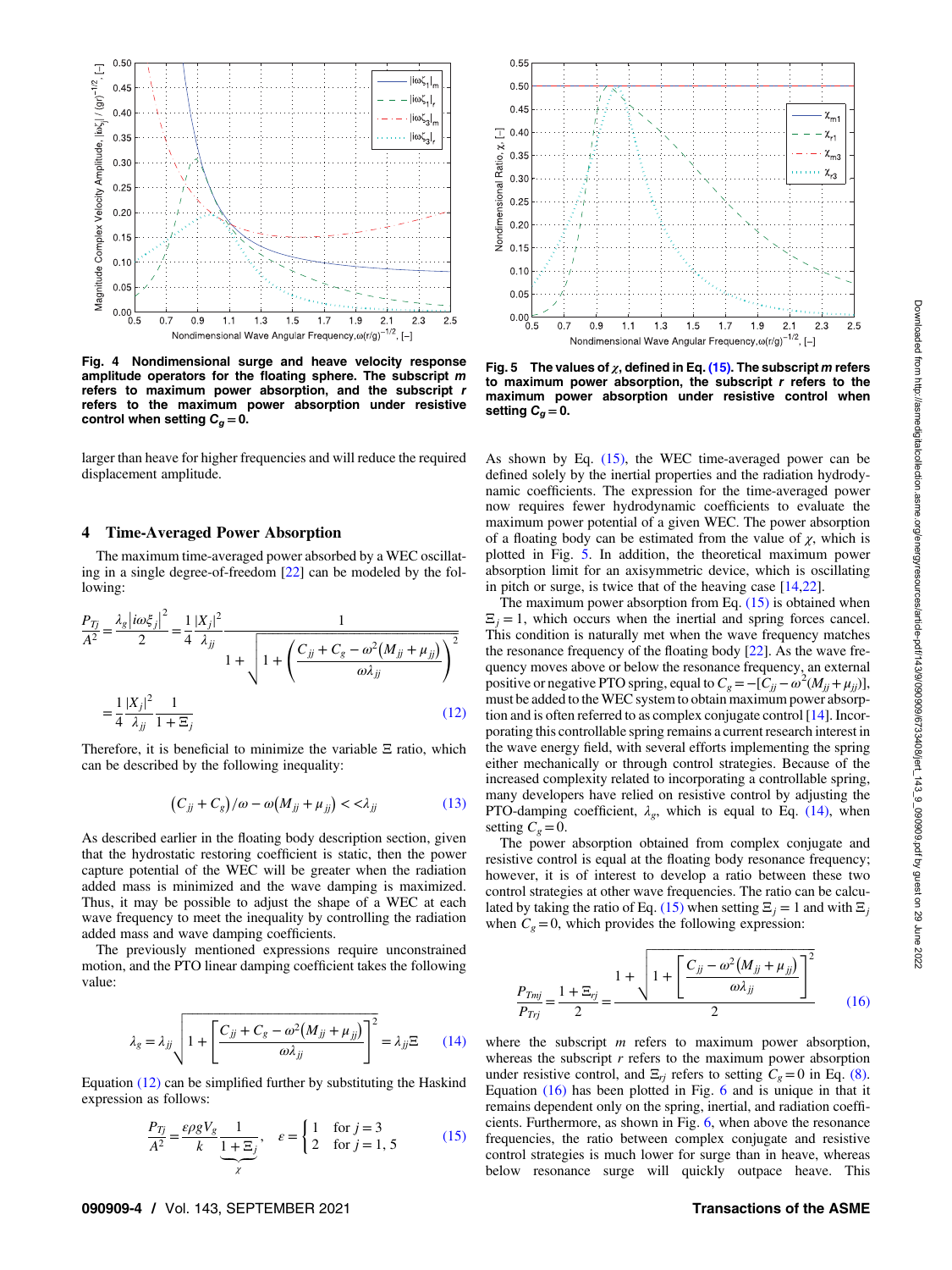<span id="page-4-0"></span>

Fig. 6 Ratio of power absorption between complex conjugate and resistive control for the floating sphere.

performance can be attributed to the natural hydrodynamic bandwidth, which helps tune the power capture, as discussed in Ref. [[21\]](#page-8-0).

4.1 Incident Wave Power and Capture Width. The efficiency of a given WEC can be calculated once the wave power contained within a propagating wave is known. The wavepower-per-unit width,  $P_w$ , is estimated from the following expression:

$$
\frac{P_w}{A^2} = \frac{1}{2}\rho g V_g = \frac{1}{4}\rho g \sqrt{\frac{g}{h}} \tanh kh \left[ 1 + \frac{2kh}{\sinh 2kh} \right]
$$
\n
$$
\sum_{k=h \to \infty}^{kh \to \infty} \frac{1}{4} \frac{\rho g^2}{\omega} = \frac{\rho g^2 T}{8\pi}
$$
\n(17)

where  $T$  is the wave period. The capture width is normally defined as the ratio of the time-averaged WEC absorbed to the wave power and given as follows:

$$
l_j = \frac{P_{Tj}}{P_w} \tag{18}
$$

Equations  $(15)$  and  $(17)$  can be substituted into Eq.  $(18)$  to calculate the capture width of a given WEC:

$$
l_j = \frac{\frac{\varepsilon \rho g V_g}{k} \frac{1}{1 + \Xi_j}}{\frac{1}{2} \rho g V_g} = \frac{2\varepsilon}{k} \frac{1}{1 + \Xi_j}
$$
(19)

$$
\max l_j = \frac{\varepsilon}{k} = \frac{\varepsilon \lambda_w}{2\pi}, \quad \varepsilon = \begin{cases} 1 & \text{for } j = 3 \\ 2 & \text{for } j = 1, 5 \end{cases} \tag{20}
$$

The maximum capture width is related to the wavelength, which theoretically implies that a WEC can absorb more incident wave power than contained within the WEC length that is perpendicular to the wave crest (see Fig. 7); however, it is well known that the required amplitudes of motion may not be physically achieved [[22\]](#page-8-0). The results from Eq. (19) are limited to axisymmetric devices, but if the device characteristic length is small relative to the wavelength, the WEC could be assumed to be a point absorber with antisymmetrical wave radiation patterns [[26\]](#page-8-0).

4.2 Influence of Motion Constraints on Maximum Absorbed Power. The theoretical maximum WEC power

### Journal of Energy Resources Technology **SEPTEMBER 2021, Vol. 143 / 090909-5**



Fig. 7 The capture width of complex conjugate and resistive control nondimensionalized by the diameter of the floating sphere

absorption, given by Eq. [\(12\)](#page-3-0), requires unconstrained motion and is known to require unrealistic amplitudes of motion. As observed from Eq. [\(10\),](#page-2-0) the required displacement amplitude will quickly increase in longer wave periods [\[22](#page-8-0)], where the wavelength can be several hundred meters. Under sinusoidal motion, the maximum power absorption when considering a maximum motion amplitude, was explored in Ref. [[27\]](#page-8-0), which provides the following equation:

$$
P_{Tj} = \begin{cases} \frac{1}{8}A^2 |X_j|^2 / \lambda_{jj} & \delta_j \ge 1\\ \frac{1}{2}A |X_j| \omega |\xi_j|_{\text{max}} - \lambda_{jj} \omega^2 |\xi_j|_{\text{max}}^2 & \delta_j < 1 \end{cases}
$$
(21)

where  $|\xi_i|_{\text{max}}$  is the displacement amplitude limit, and  $\delta$  is constrained-to-optimal velocity ratio given by

$$
\delta_j = \frac{\omega |\xi_j|_{\text{max}}}{A} \frac{2\lambda_{jj}}{|X_j|} = \frac{\omega |\xi_j|_{\text{max}}}{A} \frac{k|X_j|}{2\varepsilon \rho g V_g} \tag{22}
$$

To match the power output described earlier, for  $\delta_i < 1$ , the required linear PTO coefficients are given by

$$
\frac{\lambda_g}{\lambda_{jj}} = \begin{cases} 1, & \delta_j \ge 1 \\ \frac{A|X_j|}{\omega|\xi_j|_{\max} \lambda_{jj}} - 1, & \delta < 1 \end{cases}
$$
\n(23)

$$
C_g = -[C_{jj} - \omega^2 (M_{jj} + \mu_{jj})]
$$
 (24)

If Eq. (21), with  $\delta_i < 1$ , was substituted into the numerator of Eq. (18), the capture efficiency would be inversely proportional to the wave amplitude. For unrestricted motion, the capture efficiency will be the same regardless of wave amplitude, whereas for strongly restricted motion, the capture efficiency will decrease as the wave amplitude increases and become from a hydrodynamic perspective less efficient. In taking the limit,  $\delta \rightarrow 0$ , the absorbed power is optimized when the wave-exciting force/torque is greatest instead of at the resonance frequency [\[28](#page-8-0)].

4.3 Power-Take-Off Power Quality. The PTO instantaneous power [[29\]](#page-8-0) can be modeled by the following equation:

$$
P_j(t) = \frac{\lambda_g \left| i\omega \xi_j \right|^2}{2} + \frac{\left| i\omega \xi_j \right|^2}{2} |Z| \cos \left( 2(\omega t + \phi) + \nu \right) \tag{25}
$$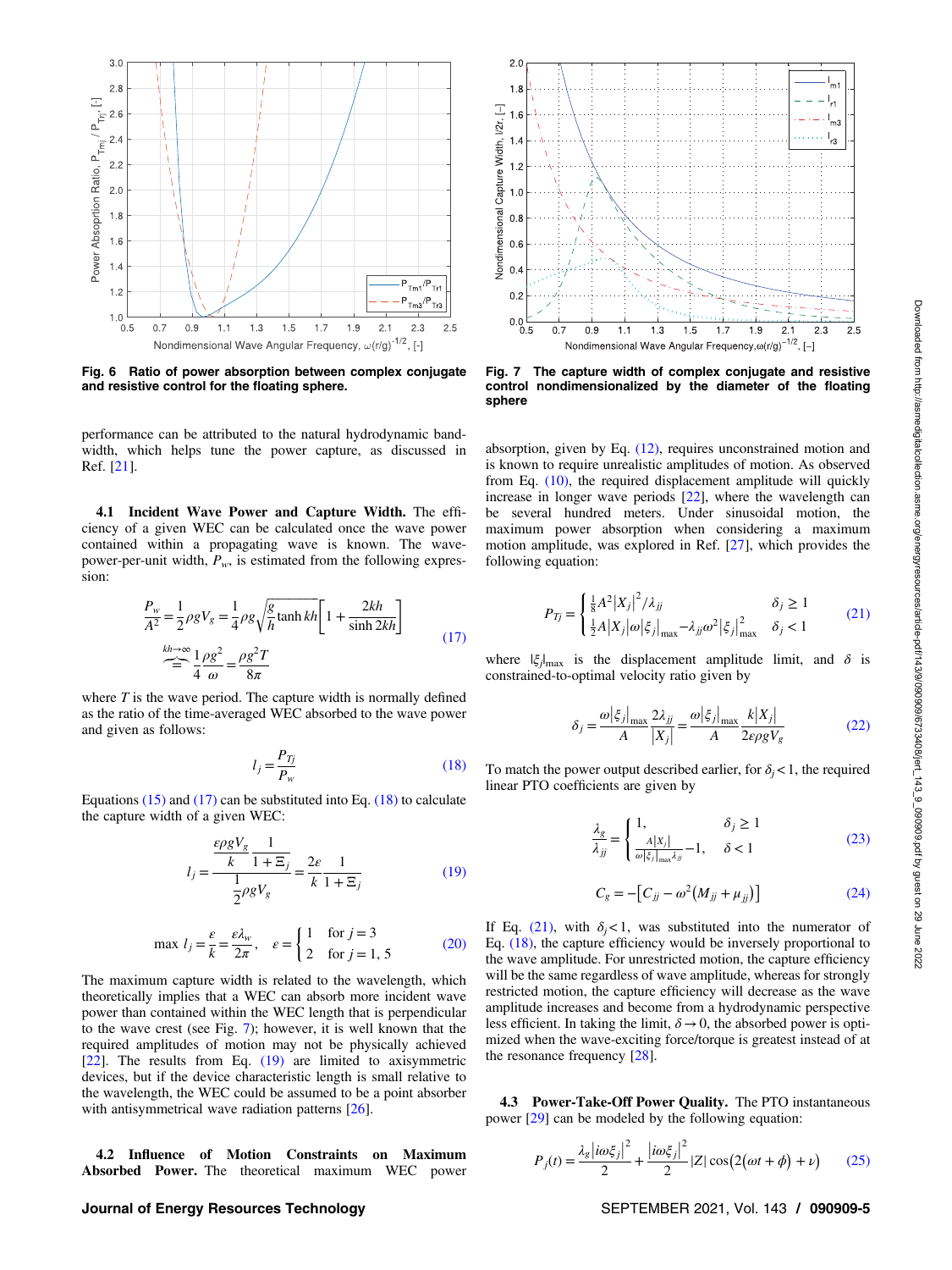<span id="page-5-0"></span>where  $Z = \lambda_{\varphi} - iC_{\varphi}/\omega$ ,  $\nu$  is the phase of Z and  $\phi$  is the phase of  $i\omega\xi_i$ . As observed in the second term in Eq. [\(25\)](#page-4-0), if  $C_g \neq 0$ , the instantaneous power will oscillate between positive and negative, resulting in an energy flow reversal. The instantaneous PTO power peaks  $(P_{+j})$  and the input reactive power  $(P_{-j})$  are given by

$$
P_{\pm j} = \frac{\lambda_g |i\omega \xi_j|^2}{2} \left[ 1 \pm \sqrt{1 + \left(\frac{C_g}{\omega \lambda_g}\right)^2} \right]
$$
 (26)

The peak-to-average power ratio can be obtained by dividing Eq. (26) by the time-averaged power, as shown in Eq. [\(12\)](#page-3-0), leading to the following expression:

$$
PA_{\pm j} = 1 \pm \sqrt{1 + \left(\frac{C_g}{\omega \lambda_g}\right)^2} \tag{27}
$$

Therefore, the PTO peak-to-average power ratio is defined only by the PTO coefficients and can be tuned to stay within the power capacity of the PTO. As observed from Eq. (27), there will be no bidirectional energy flow when  $C<sub>g</sub>=0$ , preventing any negative instantaneous power. This condition is often referred to as resistive control, and the peak-to-average power ratio will be 2. The input power requirement,  $C_g \neq 0$ , is not required at the floating body resonance; however, moving away from resonance, the peak-to-average power ratio can increase dramatically, resulting in large energy flux reversals.

If bidirectional energy flow is allowed and the PTO force coefficients,  $C_g$  and  $\lambda_g$ , are selected such that the phase and amplitude conditions required for optimum power extraction are achieved  $[14]$  $[14]$ —refer to Eq.  $(23)$  and Eq.  $(24)$ —then the peak-to-average power ratio can be modeled by the following expression:

$$
PA_{\pm j} = 1 \pm \sqrt{1 + \left[\frac{C_{jj} - \omega^2 (M_{jj} + \mu_{jj})}{\omega \lambda_{jj}}\right]^2} = 1 \pm \Xi_{rj}
$$
 (28)

Equation (28) requires unconstrained motion and has been plotted in Fig. 8, but can be adapted to account for motion constraints, similar to Eq. [\(21\)](#page-4-0). If the expression for the linear PTOdamping coefficient, when  $\delta_i < 1$ , is inserted into Eq. (27), the



Fig. 8 The floating sphere peak-to-average power ratio for complex conjugate and resistive control

following expression is obtained:

$$
PA_{\pm j} = 1 \pm \sqrt{1 + \left[\frac{C_{jj} - \omega^2 (M_{jj} + \mu_{jj})}{\omega \left(\frac{A|X_j|}{\omega |\xi_j|_{\text{max}}} - \lambda_{jj}\right)}\right]^2}
$$
  
=  $1 \pm \sqrt{1 + \left[\frac{C_{jj} - \omega^2 (M_{jj} + \mu_{jj})}{A \left(1 - \frac{\delta_j}{2}\right) \frac{|X_j|}{|\xi_j|_{\text{max}}}}\right]^2}$  (29)

where, as the wave amplitude increases, all terms are constant except for A and  $\delta_i$ . However, as A increases,  $\delta_i$  decreases, which provides a nonlinear increase in the denominator under the square root. As the linear PTO-damping coefficient is increased to meet a given displacement constraint, the peak-to-average power ratio will be reduced, and the reduction is nonlinearly proportional to the increase in wave amplitude.

#### 5 Power-Take-Off Force

=

For the WEC system to capture energy, a PTO unit must be included to provide a resistive force that acts against WEC motion. The complex PTO force amplitude,  $\alpha_i$ , in the frequency domain can be modeled as

$$
\frac{\alpha_j}{A} = \frac{\left[C_g + i\omega\lambda_g\right]X_j}{\left[C_{jj} + C_g - \omega^2 \left(M_{jj} + \mu_{jj}\right)\right] + i\omega\left[\lambda_g + \lambda_{jj}\right]}
$$
\n
$$
= -\left[\lambda_g - iC_g/\omega\right]i\omega\xi_j = Z_{uj}i\omega\xi_j
$$
\n(30)

where  $\alpha_i$  is the complex PTO force/torque amplitude depending on the degree-of-freedom used to extract the incident wave power, and  $Z_{ui}$  is the PTO force-to-velocity transfer function. In order to estimate the magnitude of the force amplitude required by the PTO, we take the absolute value of Eq. (30) and divide it by  $\omega \lambda_{ij}$ :

$$
\left|\frac{\alpha_j}{A}\right| = \frac{\sqrt{\left[\frac{C_g}{\omega \lambda_{jj}}\right]^2 + \left[\frac{\lambda_g}{\lambda_{jj}}\right]^2}}{\sqrt{\left[\frac{C_{jj} + C_g - \omega^2 (M_{jj} + \mu_{jj})}{\omega \lambda_{jj}}\right]^2 + \left[\frac{\lambda_g}{\lambda_{jj}} + 1\right]^2}} |X_j| \quad (31)
$$

$$
-\frac{\sqrt{1+\left[\frac{C_g}{\omega\lambda_g}\right]^2}}{\sqrt{1+2\left[\frac{\lambda_{jj}}{\lambda_g}\right]+ \Xi^2\left[\frac{\lambda_{jj}}{\lambda_g}\right]^2}}|X_j|
$$
(32)

If bidirectional energy flow is allowed, then the optimum phase and amplitude conditions required for maximum power extraction can be met [[14\]](#page-8-0), and the complex PTO force/torque amplitude can be simplified as the following expression:

$$
\left|\frac{\alpha_j}{A}\right| = \frac{|X_j|}{2} \sqrt{1 + \left[\frac{C_{jj} - \omega^2 (M_{jj} + \mu_{jj})}{\omega \lambda_{jj}}\right]^2} = \frac{|X_j| \Xi_{rj}}{2} \tag{33}
$$

The second term under the square root in Eq. (33) will always be greater than or equal to 0, resulting in the square root having a lower bound of 1 and an unconstrained upper bound. The lower bound is obtained when the wave frequency meets the floating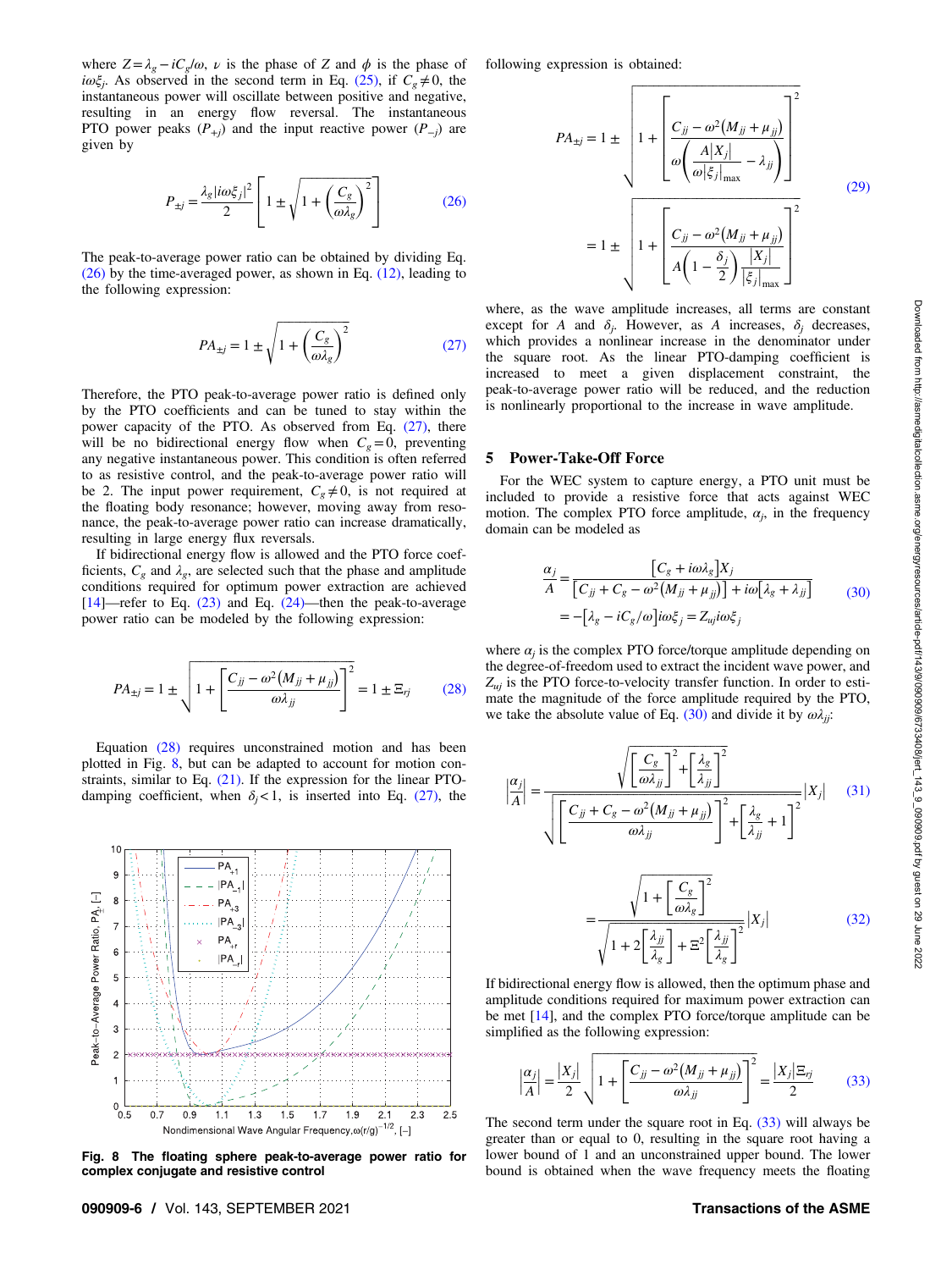<span id="page-6-0"></span>

Fig. 9 The nondimensional power-take-off force amplitude for complex conjugate and resistive control of the floating sphere

body resonance frequency. Therefore, the expected PTO force under the optimum conditions for power extraction will always be greater than half of the wave-exciting force.

If bidirectional energy flow is prohibited,  $C<sub>g</sub> = 0$ , and the PTOdamping coefficient is selected to optimize power absorption (refer to Eq.  $(8)$ , the required PTO force will be expressed as follows:

$$
\left|\frac{\alpha_j}{A}\right| = \frac{\sqrt{2}}{2}|X_j|\sqrt{\frac{\Xi_j}{1+\Xi_j}} = \begin{cases} \frac{|X_j|}{2} & \text{as } \Xi_j \to 0\\ \frac{\sqrt{2}}{2}|X_j| & \text{as } \Xi_j \to \infty \end{cases} \tag{34}
$$

For resistive control, the PTO force amplitude will vary between 1/2 and  $\sqrt{2}/2$  of the wave-exciting force; see Fig. 9. Equations [\(33\)](#page-5-0) and (34) converge to the same value when the resonant and wave frequencies match, as the conditions for optimum power extraction are met by both control schemes.

The phase and magnitude relationship of the PTO force-tovelocity transfer function can be expressed as follows:

$$
\angle Z_{uj} = \arctan\left(\frac{\mathfrak{F}\{Z_{uj}\}}{\mathfrak{R}\{Z_{uj}\}}\right) = \arctan\left(-\frac{C_g}{\omega \lambda_g}\right) \tag{35}
$$

whereas under complex conjugate control, the phase angle will take the following form:

$$
\angle Z_{uj} = \arctan\left(-\frac{\omega \left[M_{jj} + \mu_{jj}\right] - C_{jj}/\omega}{\lambda_{jj}}\right) \tag{36}
$$

The phase angle between the PTO force and WEC velocity is bounded between  $\pi/2$  ( $\omega \rightarrow 0$ ) and  $3\pi/2$  ( $\omega \rightarrow \infty$ ) and crosses  $\pi$ at the resonance frequency of the WEC, as shown in Fig. 10. As shown in Fig. 11, the phase angle of the optimal PTO force-to-velocity transfer function deviates from  $\pi$ , which corresponds to resistive control. The linear trace between the WEC velocity-to-PTO force for resistive control is no longer optimum and becomes more oblong as the ratio of the imaginary-to-real component of  $Z_{ui}$ . At the limits of  $\angle Z_{ui} = \pm \pi/2$ , the control command has the largest force demand when the WEC is moving at the lowest speed. Requiring high forces at low speeds can lead to issues with conversion efficiency, as the PTO systems may not be designed for optimum performance in this operating regime. Therefore, the gains over resistive control when applying complex conjugate control can be degraded with potential negative energy capture [[30\]](#page-8-0). As observed in Fig. 10, at frequencies above resonance the phase angle for the heave oscillation mode decays more quickly to  $3\pi/2$  than surge. Therefore, even when off resonance the surge oscillation mode requires less of a control action to tune the



Fig. 10 The magnitude and phase of the PTO force-to-velocity transfer function for complex conjugate control



Fig. 11 Plot of the changing relationship between velocity and force with changing phase angle

response of the WEC for optimum power capture, as long as the PTO is able to generate the required force.

#### 6 Nonideal Power-Take-Off Efficiency

Complex conjugate control requires energy to flow back and forth from the oscillating body to an energy storage system, which has different losses dependent on the direction of flow of the energy flux if the PTO has a mechanical-to-electrical efficiency less than unity. If a PTO unit is selected, with a time-invariant mechanical-to-electrical efficiency defined by  $\eta_e$ , the resulting PTO output time-averaged power  $[30,31]$  $[30,31]$  $[30,31]$  $[30,31]$  is given by

$$
P_O = \eta_e \frac{\lambda_g |i\omega\xi_j|^2}{2} [1 + e^* g^*], e^* = \frac{1 - \eta_e^2}{\eta_e^2}
$$
(37)

$$
g^* = \frac{2G^* - \sin 2G^* - 2G\left(1 - \cos^2 G^*\right)}{2\pi} \tag{38}
$$

$$
G = \left| \frac{C_g}{\omega \lambda_g} \right|, \quad G^* = \arctan G \tag{39}
$$

where  $P<sub>O</sub>$  is the time-averaged power, after accounting for the efficiency steps in the power conversion chain, which can be sent to the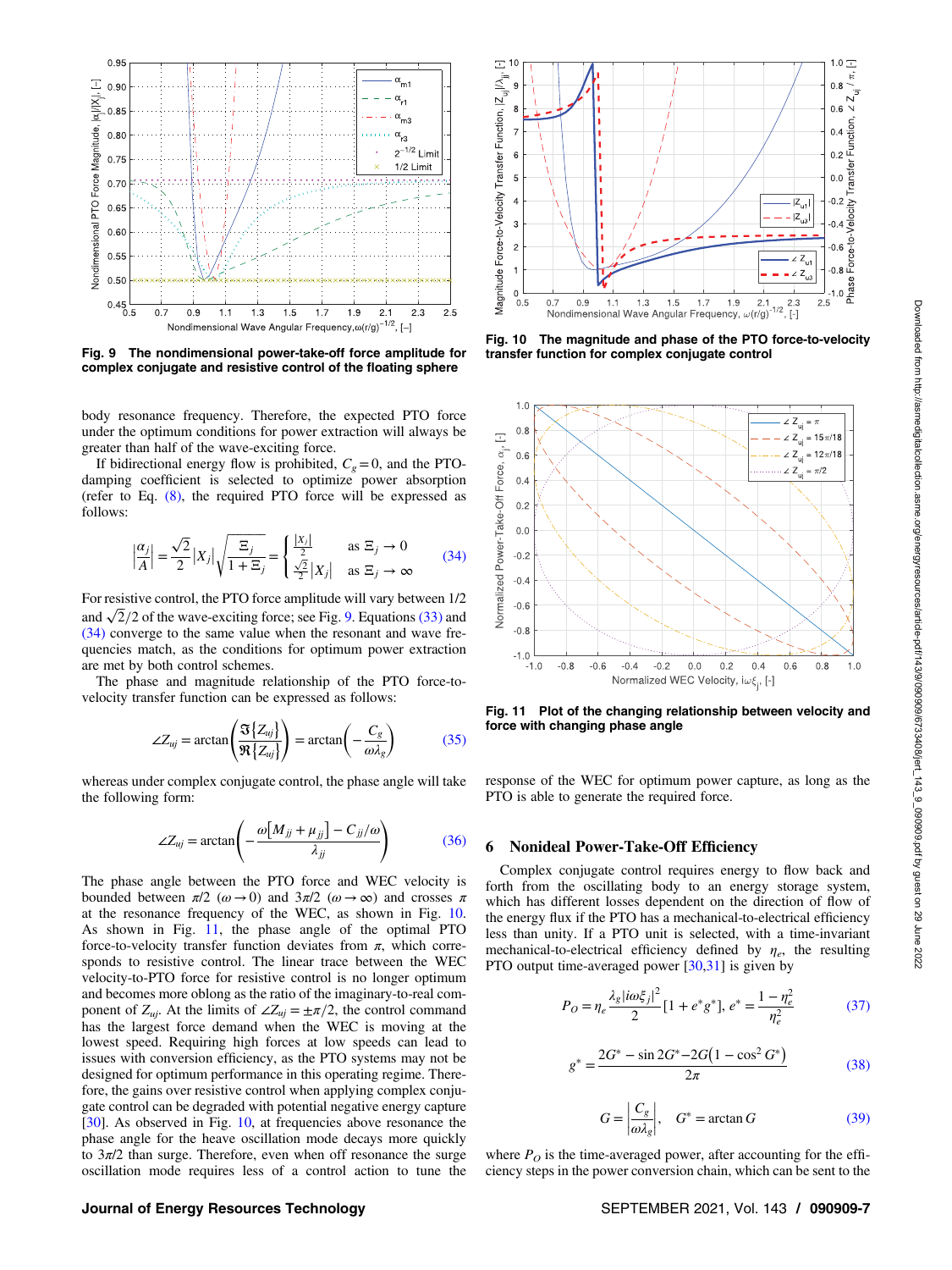<span id="page-7-0"></span>

Fig. 12 The effect on e<sup>\*</sup> and  $g^*$  for a range of  $\eta_e$  and G values

Table 2 Limits on G as a function of  $\eta_e$ 

| $\eta_e$ | $e^*$ | $G_{e^*e^*=-1/4}$ | $G_{e^*e^*=-1/2}$ | $G_{e^*e^*=-1}$ |
|----------|-------|-------------------|-------------------|-----------------|
| 0.70     | 1.04  | 1.82              | 2.73              | 4.36            |
| 0.80     | 0.56  | 2.60              | 4.12              | 7.01            |
| 0.90     | 0.23  | 4.71              | 8.14              | 14.89           |
| 0.95     | 0.11  | 8.73              | 16.04             | 30.60           |

grid. The peak-to-average power ratio for a nonideal PTO,  $PA_{n,\pm}$ , can be modeled from the following equation:

$$
PA_{\eta_e+} = \frac{1 + \sqrt{1 + G^2}}{[1 + e^* g^*]}, \quad PA_{\eta_e-} = \frac{1 - \sqrt{1 + G^2}}{\eta_e^2 [1 + e^* g^*]}
$$
 (40)

The change in the  $e^*$  and  $g^*$  terms in Eq. [\(37\)](#page-6-0), with respect to the coefficient ratio of the PTO, are shown in Fig. 12. It can be observed from Eq. [\(39\)](#page-6-0) that the variable, G, is bounded between [0,  $\infty$ ] and that  $G^*$  is bounded between [0,  $\pi/2$ ]. As observed in Fig. 12, the variable,  $e^* \geq 0$ , while  $g^* \leq 0$ , resulting in the bracketed term in Eq. [\(37\)](#page-6-0) being bounded by [1,  $-\infty$ ]. When the value in brackets falls below 0, there is a net flow of energy to the device rather than the grid. Inclusion of the mechanical-to-electrical efficiency can greatly reduce the time-averaged output power if care is not taken in limiting G. A new ratio of the time-averaged output power, when considering nonideal PTO efficiency between the two control strategies, can be calculated by taking the ratio of Eq. [\(37\)](#page-6-0) when setting  $\Xi_i = 1$  and with  $\Xi_i$  when  $C_{\varphi} = 0$ , leading to the following expression:

$$
\frac{P_{Omj}}{P_{Orj}} = \frac{1 + \Xi_{rj}}{2} [1 + e^* g^*]
$$
\n(41)

As  $e^*$  and  $g^*$  are independent and can be separated in Eq. [\(37\),](#page-6-0) it is possible to set maximum limits on G to ensure net flow of power to the grid (tabulated in Table 2). Table 2 shows that, as the PTO mechanical-to-electrical efficiency is reduced, the maximum G value for a net power output is reduced at a much greater rate. Equation (41) only requires the radiation coefficients, and the natural hydrodynamic bandwidth of the device will play a role in tempering the negative effects of PTO efficiency. Therefore, we can expect the surge oscillation mode to be less sensitive than heave when considering PTO efficiency.

#### 7 Conclusions

This paper explores the theoretical one degree-of-freedom limits for a demonstrative floating spherical WEC. The dynamic response of the WEC considered both surge and heave modes of oscillation, as the differences in the hydrodynamic coefficients for different frequency ranges may lead to improved power capture efficiency. This follows the concept of a natural hydrodynamic bandwidth that has been shown to improve tuning of the WEC system for maximum power capture for the surge mode of motion compared to heave; however, this work does not suggest that heaving WECs are poorly designed, only that additional consideration should be taken when designing the floating body. As the work in this paper shows, the benefits of proper hydrodynamic tuning can significantly reduce the control strategy burden to maximize power capture, which can be degraded further when considering the PTO efficiency. Furthermore, to the best of our knowledge, a unique analytical expression for the PTO force amplitude was derived that provides upper and lower bounds that depend only on the wave-exciting force. Such bounds allow for rapid design iteration, as they eliminate the need to complete higher-fidelity simulations and can be calculated using frequency-domain techniques. Furthermore, analytical bounds have been placed on the ratio of the PTO spring and damping coefficients, when considering PTO efficiency, to ensure a net power output that is also strongly influenced by the natural hydrodynamic bandwidth. The final decision in selecting the WEC mode of oscillation will be completed based on the designer vision and must also consider other external factors, such as station keeping, extreme loading, power-take-off selection, and maintenance windows.

#### Acknowledgment

This work was authored by the National Renewable Energy Laboratory, operated by Alliance for Sustainable Energy, LLC, for the U.S. Department of Energy (DOE) under Contract No. DE-AC36-08GO28308. Funding provided by the U.S. Department of Energy Office of Energy Efficiency and Renewable Energy Water Power Technologies Office. The views expressed in the article do not necessarily represent the views of the DOE or the U.S. Government.

### Conflict of Interest

There are no conflicts of interest.

#### Data Availability Statement

The authors attest that all data for this study are included in the paper.

#### References

- [1] Salter, S. H., 1974, "Wave Power," [Nature](http://dx.doi.org/10.1038/249720a0), 249, pp. 720–724.
- [2] Lehmann, M., Karimpour, F., Goudey, C. A., Jacobson, P. T., and Alam, M.-R., 2017, "Ocean Wave Energy in the United States: Current Status and Future Perspectives," [Renewable. Sustainable. Energy. Rev.](http://dx.doi.org/10.1016/j.rser.2016.11.101), 74, pp. 1300–1313.
- [3] Drew, B., Plummer, A. R., and Sahinkaya, M. N., 2017, "A Review of Wave Energy Converter Technology," [Proc. Inst. Mech. Eng., Part A: J. Power](http://dx.doi.org/10.1243/09576509JPE782) [Energy](http://dx.doi.org/10.1243/09576509JPE782), 223(8), pp. 887–902.
- [4] Weber, J., Costello, R., and Ringwood, J., 2013, "Wec Technology Performance Levels (TPLs) – Metric for Successful Development of Economic Wec Technology," Proceedings of the Tenth European Wave and Tidal Energy Conference, Aalborg, Denmark, Sept. 2–5, EWTEC.
- [5] Yemm, R., Pizer, D., Retzler, C., and Henderson, R., 2012, "Pelamis: Experience From Concept to Connectiony," [Philos. Trans. R. Soc. A,](https://dx.doi.org/10.1098/rsta.2011.0312) 370(1959), pp. 365– 380.
- [6] McNatt, J. C., and Retzler, C., 2019, "The Performance of the Mocean M100 Wave Energy Converter Described Through Numerical and Physical Modelling," Proceedings of the 13th European Wave and Tidal Energy Conference. Naples, Italy, Sept. 1–6, EWTEC.
- [7] Weber, J. W., Mouwen, F., Parrish, A., and Robertson, D., 2009, "Wavebob– research & Development Network and Tools in the Context of Systems Engineering," Proceedings of Eighth European Wave Tidal Energy Conference. pp. 416–420. Uppsala, Sweden. Sept. 7–10, EWTEC.
- [8] Mekhiche, M., Edwards, K., and Bretl, J., 2014, "System-Level Approach to the Design, Development, Testing, and Validation of Wave Energy Converters at